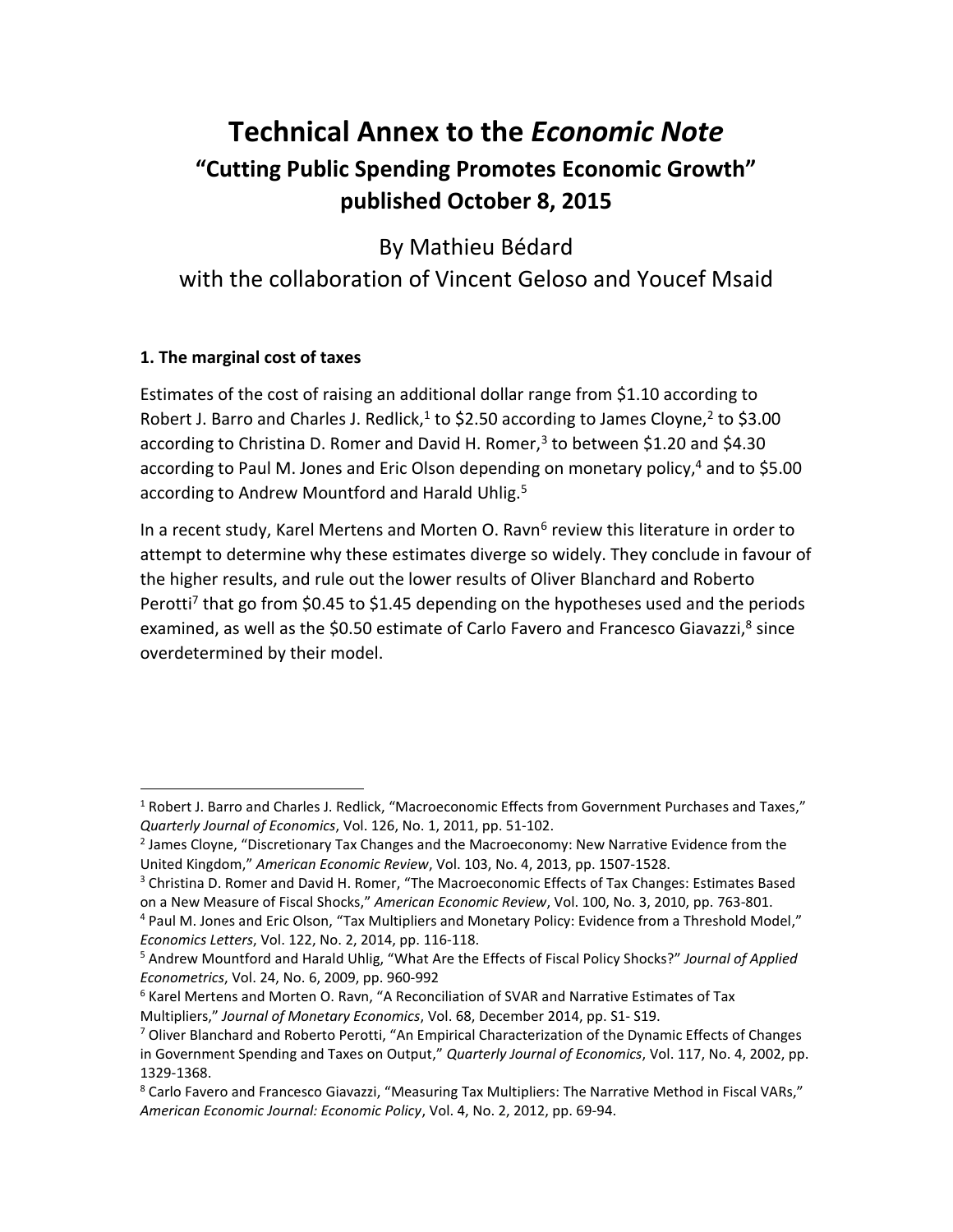### **2. Comparisons of OECD countries according to their budgetary policies**

The *Economic Note* focuses on the OECD countries, and the numbers cited come from the authors' calculations based on the quarterly GDP indicators and tax data series compiled by the OECD, as well as Eurostat for Iceland and Slovenia. We exclude Chile and Turkey because of the unavailability of certain data. Norway and Switzerland are also excluded because these two countries had budget surpluses at the beginning of the period studied.

Table A-1 presents the data used to construct Figure 1 and Table 1 in the *Note*. It also includes the alternative method of analysis based on the 75% efforts discussed in the *Note*. The similarity of the results obtained using the two methods attests to the robustness of the analysis.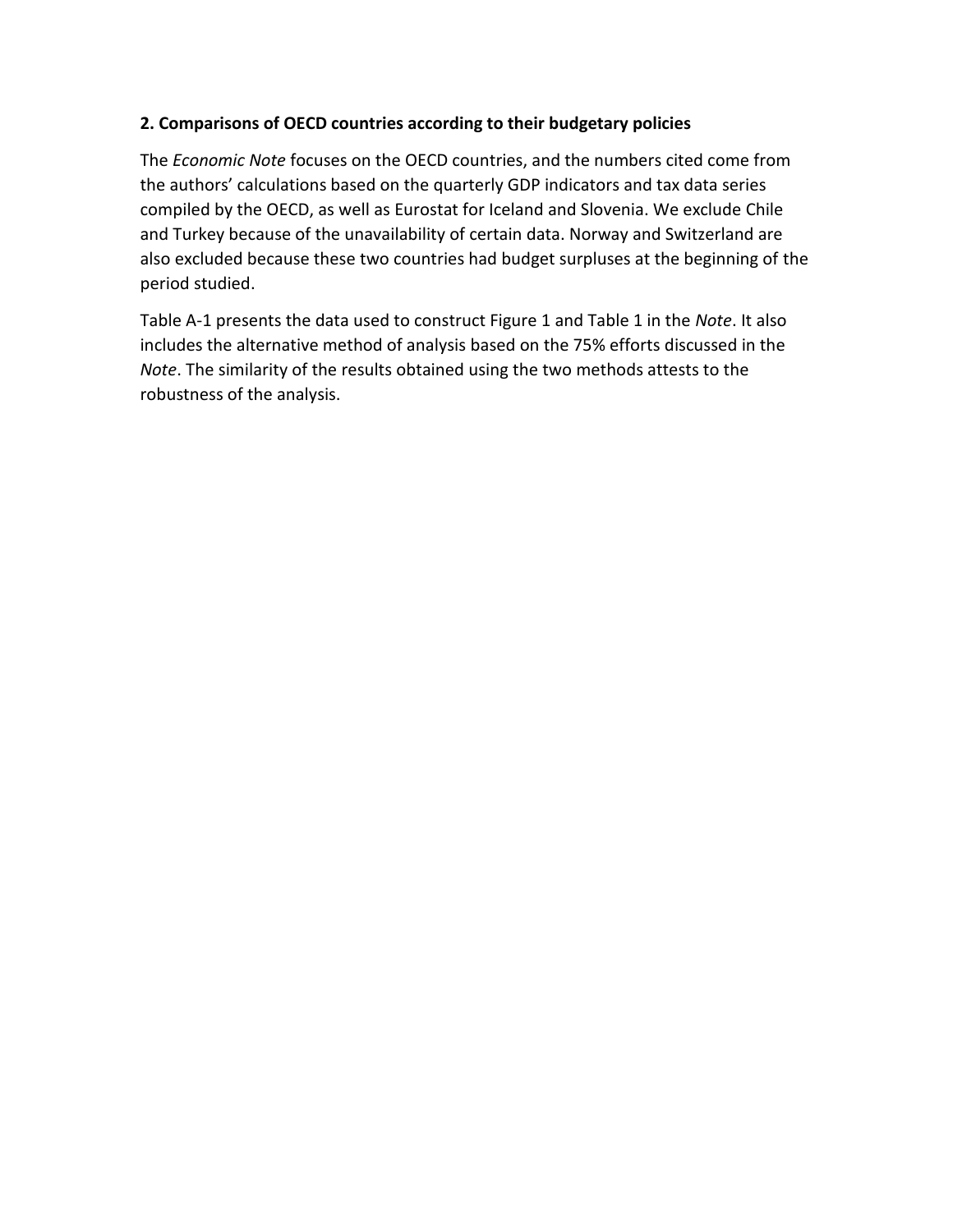## **Table A-1 Comparison of countries according to budgetary policies**

| Country group                                                       |                                                                           | Deficit<br>relative to<br>GDP in<br>2009 | Variation in<br>the deficit<br>relative to<br><b>GDP</b><br>(percentage<br>points), end<br>of 2013 | Variation in<br>spending<br>relative to<br>GDP<br>(percentage<br>points),<br>2009-2013 | Variation in<br>revenues<br>relative to<br>GDP<br>(percentage<br>points),<br>2009-2013 | Average<br>annual<br><b>GDP</b><br>growth,<br>2009-<br>2013 | Number<br>of<br>countries |
|---------------------------------------------------------------------|---------------------------------------------------------------------------|------------------------------------------|----------------------------------------------------------------------------------------------------|----------------------------------------------------------------------------------------|----------------------------------------------------------------------------------------|-------------------------------------------------------------|---------------------------|
| Among countries having increased their<br>evenues                   | Countries that<br>reduced their<br>spending                               | 7,4 %                                    | $-4,3$                                                                                             | $-2,5$                                                                                 | $+1,8$                                                                                 | $+0,8%$                                                     | 17 <sup>i</sup>           |
|                                                                     | Countries that<br>increased<br>their<br>spending<br>(including<br>Greece) | 6,1%                                     | $-0,4$                                                                                             | $+2,9$                                                                                 | $+3,3$                                                                                 | $-0,3%$                                                     | $8$ ii                    |
|                                                                     | Countries that<br>increased<br>their<br>spending<br>(excluding<br>Greece) | 4,8%                                     | 0,0                                                                                                | $+2,5$                                                                                 | $+2,5$                                                                                 | $+0,4%$                                                     | $\overline{7}$            |
| Countries having<br>reduced their<br>revenues and their<br>spending |                                                                           | 2,1%                                     | $-2,0$                                                                                             | $-3,7$                                                                                 | $-1,8$                                                                                 | $+2,4%$                                                     | $4$ <sup>iii</sup>        |
| 75% of efforts<br>coming from<br>spending cuts                      |                                                                           | 5,0%                                     | $-2,1$                                                                                             | $-1,9$                                                                                 | $+0,2$                                                                                 | $+1,3%$                                                     | $12^{\rm iv}$             |
| 75% of efforts<br>coming from tax<br>increases                      |                                                                           | 6,9%                                     | $-2,3$                                                                                             | $+1,1$                                                                                 | $+3,5$                                                                                 | $-0,4%$                                                     | $8^v$                     |

<sup>&</sup>lt;sup>i</sup> Australie, Autriche, République tchèque, Allemagne, Hongrie, Islande, Irlande, Israël, Italie, Pays-Bas, Nouvelle-Zélande, Pologne, Portugal, Slovaquie, Espagne, Royaume-Uni et États-Unis.

 $\overline{\phantom{a}}$ 

<sup>&</sup>lt;sup>ii</sup> Belgique, Danemark, Finlande, France, Slovénie, Japon, Mexique et Grèce.

iii Canada, Estonie, Corée du Sud et Luxembourg.

iv Autriche, Canada, Estonie, Finlande, Allemagne, Irlande, Corée du Sud, Luxembourg, Nouvelle-Zélande, Pologne, Slovénie et Royaume-Uni.

<sup>v</sup> Belgique, Danemark, France, Grèce, Italie, Japon, Mexique et Portugal.